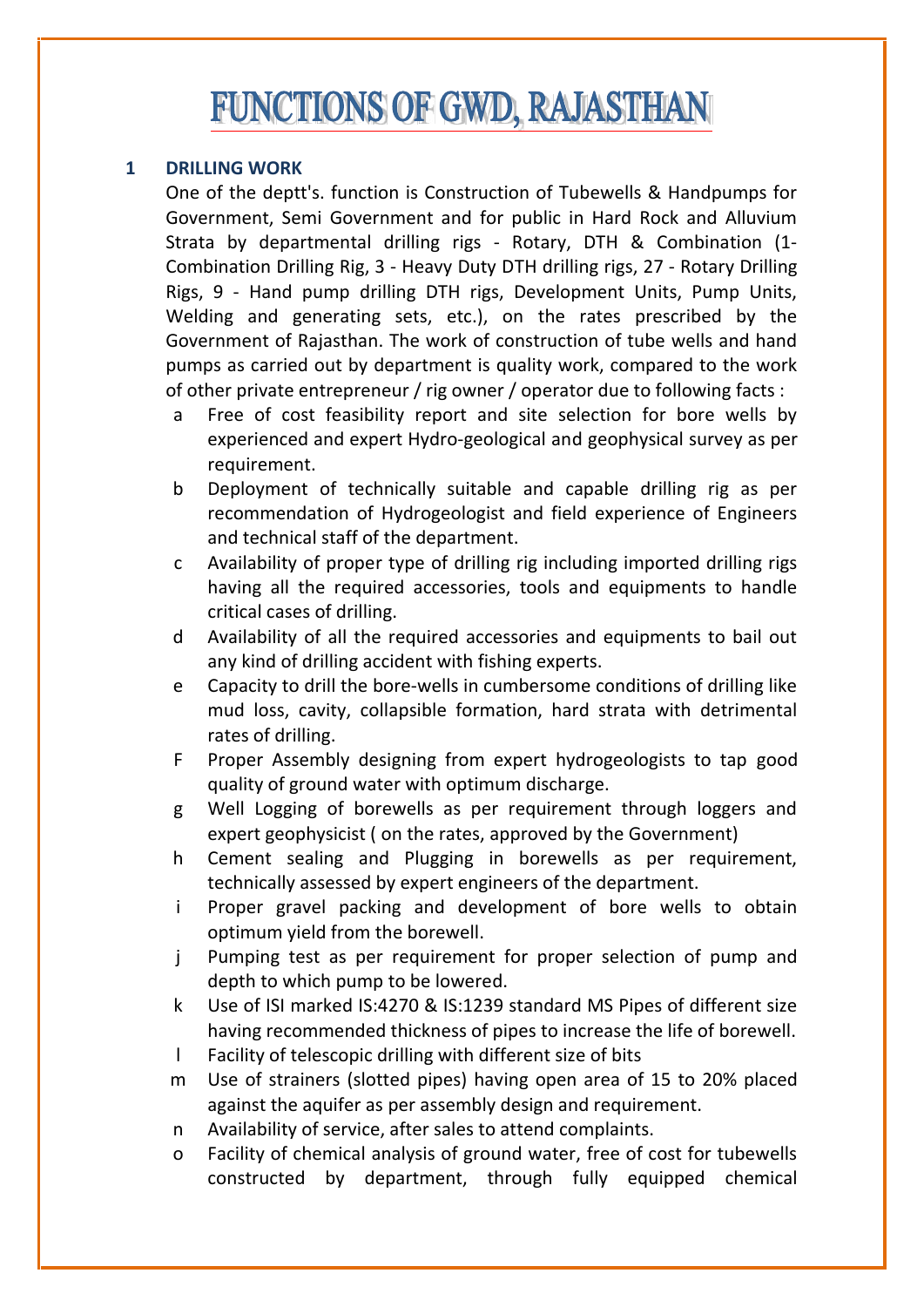laboratories and experienced chemists.

- p Proper maintenance of data of borewells drilled by the department, and their use in hydrogeological survey and research.
- q All the rules and regulations are observed in construction of borewells.
- r Provide facilities in situation of emergencies and crisis.

#### **2 BLASTING WORK**

Department conducts work of blasting by the departmental, blasting units 30 units in south Rajasthan for deepening of wells of tribal & schedule caste farmers on 100% subsidy schemes (TADA, MADA, SCP, SST, SAHARIYA VIKAS), run by the concerned department like TAD, SCDC and Zila Parishads. The work of deepening of wells through blasting in hard rock areas of the state is being implemented where blasting is the only solution to provide availability of ground water for drinking as well as minor irrigation. The schemes of deepening of wells by blasting is very popular & useful for these areas farmers (marginal & small-marginal farmers) to fulfill their minimum requirement of ground water in a traditional manner for survival of life. This scheme serves as a lifeline for poor families. The work of blasting is also done on cash basis to any farmer or party at the rates, prescribed by the Government of Rajasthan. Use of blasting units in excavation work for road construction dam construction, canal construction etc. for govt. semi govt. and for private people is available in the department.

#### **3 HYDROGEOLOGICAL SURVEY & GROUND WATER ASSESMENT**

It is one of the most important function of the department, which is imperative for development of the state in each sector. Department has a network of ground water monitoring stations in the entire Rajasthan which includes wells and piezometers [ termed as District Key Well (DKW) ] and regular monitoring of these monitoring stations is done by departmental hydrogeologist, every year which includes pre- monsoon and post - monsoon monitoring. Based on the data of ground water monitoring, rainfall, crops and other data, department prepares annual ground water assessment report, considering block, a unit for entire Rajasthan as well as district wise. This assessment report is prepared on the basis of Ground Water Estimation Committee (GEC) guidelines issued by CGWA and as per requirement / direction of CGWB the report is re-examined and checked by CGWB after which report is presented before State Level Ground Water Assessment Committee which approve the report and it becomes part of ground water assessment report of that particular year for India. This report is widely used in many sectors like planning, economic, industrial, agriculture, drinking water, infrastructure development etc. Apart from this report, department interpret the data of pre - monsoon survey to identify critical areas for drinking water crisis in summer and this interpretation is helpful for PHED to plan the contingency schemes for drinking water supply in summer or in case